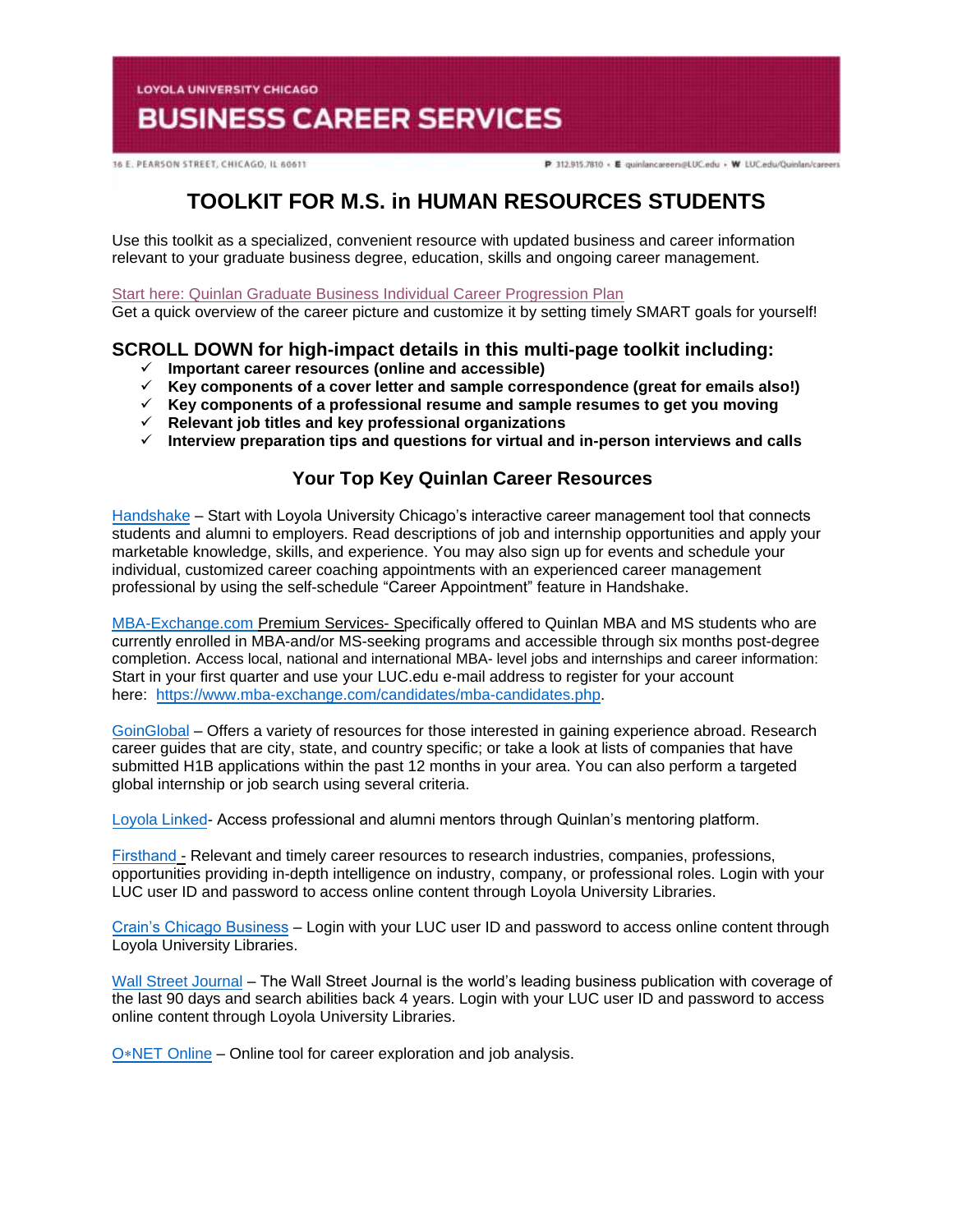### **Key Components of a Cover Letter**

A cover letter is your customized written introduction of yourself relevant to your job search interests (it may also be a digital email message) and it may be read before, and/or after, you and/or your resume has received a hiring professional's attention. The cover letter is concise and should complement the resume by specifically highlighting your qualifications and experience relevant to why you are a match for the specific position and company/opportunity.

Be particularly responsive to the job or internship description requirements.

Your cover letter may also be read and re-read before, during and after your interview(s) by a number of individuals involved in the selection and hiring process.

Also, you may type the key components of a cover letter, into an email message body and attach a resume PDF, as mentioned in the cover letter/email message.

#### **Visit [here](https://www.luc.edu/media/lucedu/quinlan-businesscareerservices/Cover%20Letter%20Guidelines.pdf) for the Business Career Services cover letter guide.**

#### **From the top:**

**Your Heading:** This usually includes your first and last name (middle initial optional). Your street address, city, state and zip code serves as the mailing address included in all business letters. You may also format it similar to the heading on your resume.

**Full Date:** (Month, Date, Year) This is important as cover letters are not time stamped like email messages.

**Employer's heading**: This includes Employer's/Recruiter's name (if known\*) Employer's Title, Name of Company/Organization, Street Address, City, State, Zip Code

**Salutation**: Dear Mr./Ms./Dr. (Last name of contact):

or

Dear Hiring Manager/Recruiter (\*If the last name of the contact is unknown): (Do not write: To Whom It May Concern)

**Paragraph 1:** Address your specific reason for writing to the individual/company as it relates to the employer's hiring or talent needs. Distinguish yourself in the first paragraph to give them some context: *As a Master of Science in Human Resources student at Quinlan School of Business with 2+ years of administrative experience …*

**Paragraph 2 and 3:** Describe how your skills, knowledge, experience and other attributes qualify you for the position and demonstrate that you are well-suited for the opportunity. Indicate confidence that you will excel in the role and be an asset to the organization/employer.

**Paragraph 4:** Show gratitude and mention follow-up or next steps in closing and ending the letter

**Signature**: Sincerely, Full first and last name Signature as appropriate

If resume is attached or enclosed: mention this.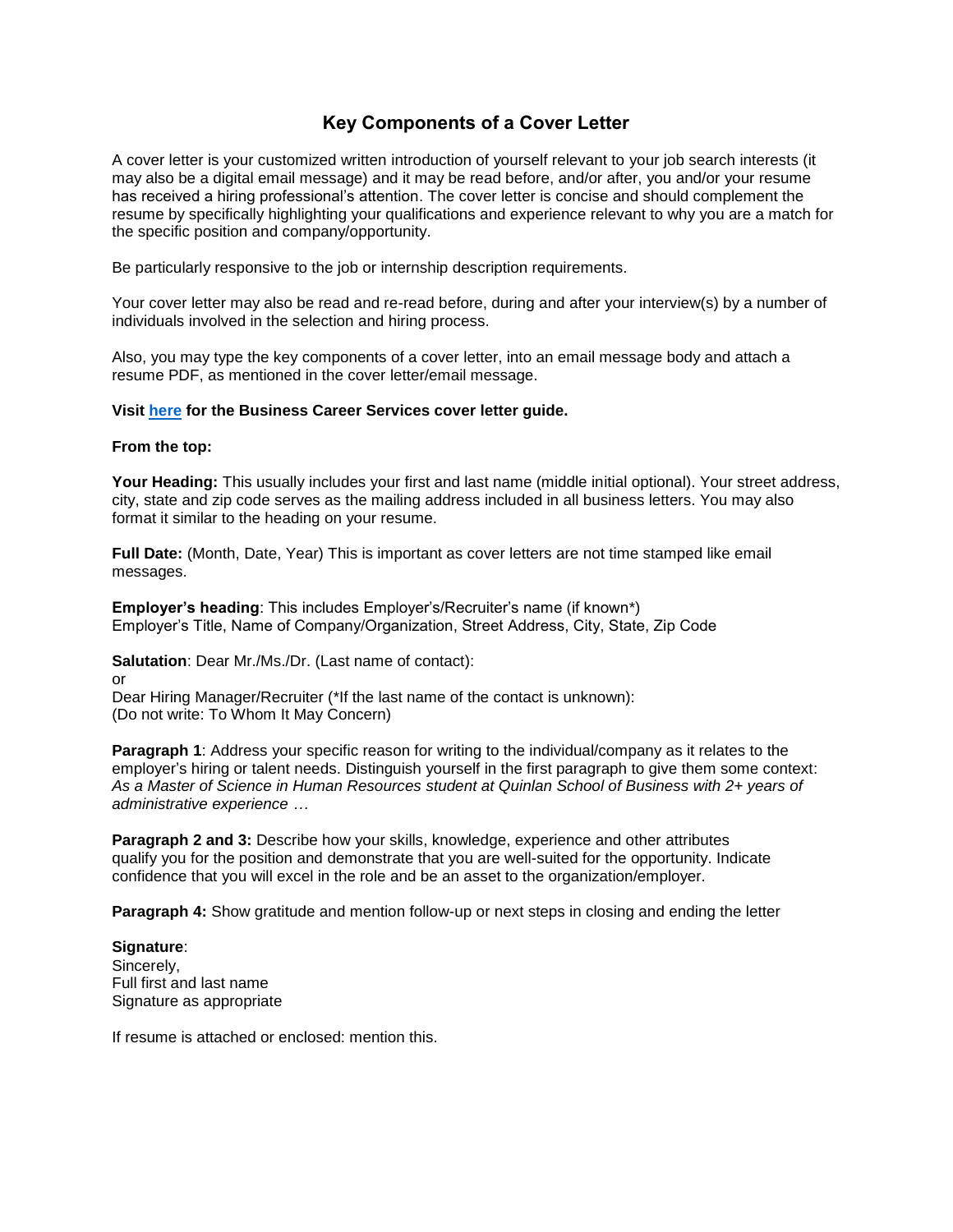#### **Sample Cover Letter**

Kelly H. Business 1000 N. State Street Chicago, IL 60610

February 1, 2020

Ms. Samantha Hanson Human Resources Manager Wind Energy Corporation 122 South Street #3000 Chicago, IL 60603

Dear Ms. Hanson,

It was a pleasure to meet you at the recent Strategic Human Resources Professional Seminar hosted at Loyola University Chicago. I appreciated your insightful remarks about Human Resources opportunities at Wind Energy Corporation and am writing to express my strong interest in the Human Resources Assistant Position. I am confident that my business education complemented with strong analytical and leadership skills will enable me to add value to your Human Resources team.

I am currently a student at Loyola's Quinlan School of Business and expect to complete my Master of Science in Human Resources degree in May of 2020. I offer cutting-edge HR knowledge and skills gained from my Human Resources classes including Staffing, Human Resources Development, Employee Relations and Performance Management. I have applied numerous software tools to successfully complete compensation projects and HR Strategy presentations.

Additionally, I have a track record for taking initiative and demonstrating strong leadership skills as evidenced by my success in doubling the student chapter membership of the Human Resources Student Association (HRSA) organization from twenty to forty students, while serving as Membership Chairperson. I did this by applying a social media strategy and engaging new student leaders.

Thank you in advance for your thoughtful consideration of my qualifications. I have attached my resume and welcome the opportunity to talk with you further or schedule an in-person meeting at your convenience.

Sincerely, Kelly H. Business [Signature]

312-888-2322

Enclosed: Resume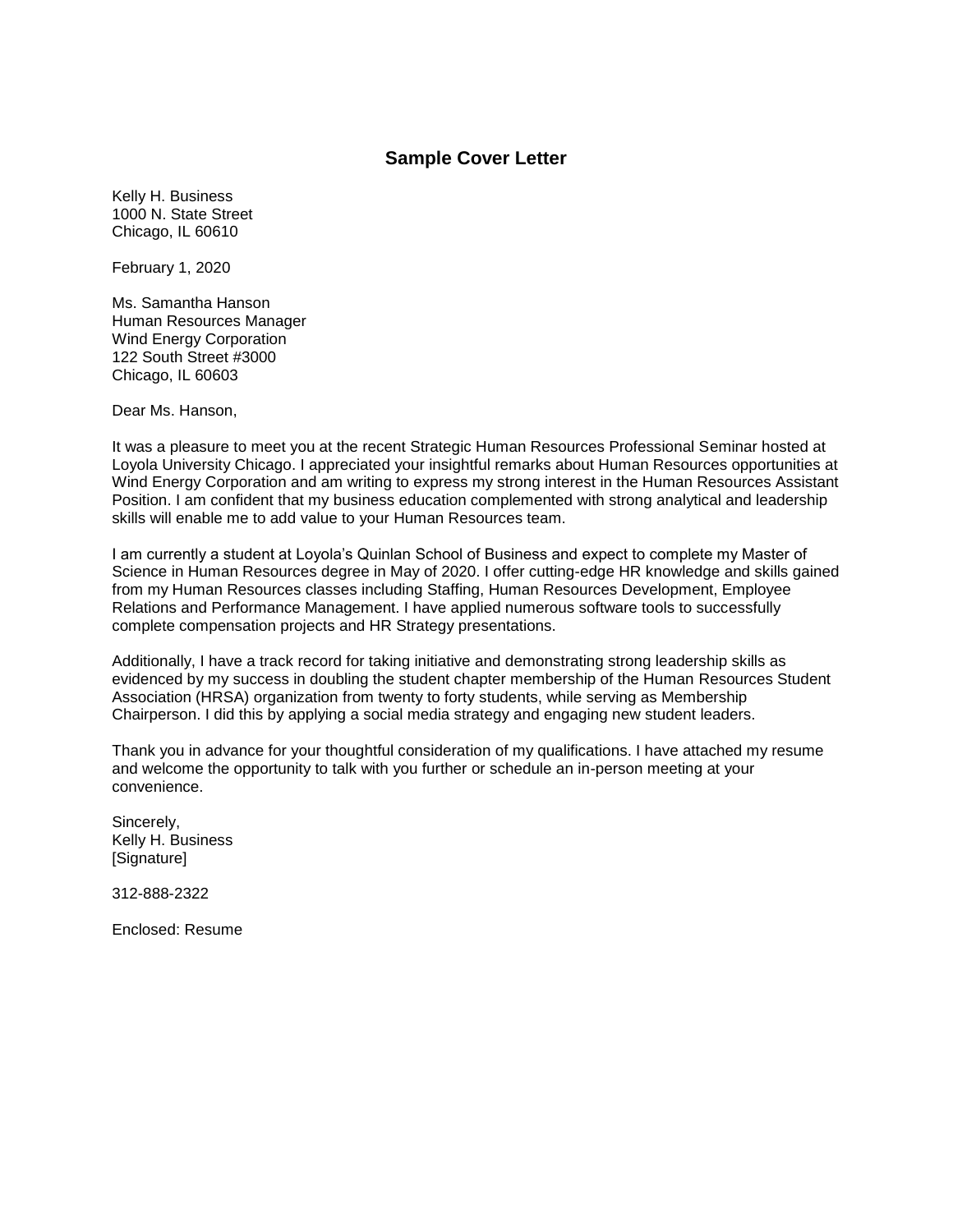### **Key Components of a Professional Resume**

**Heading:** This usually includes first and last name (middle initial optional). Your mailing address is not usually needed; city and state is often sufficient. Include one phone number and one email address, as this is required. LinkedIn URL is optional though frequently listed.

**Professional Profile or Professional Summary:** This can vary in length (2-4 lines) and format, however, aim to make it concise and demonstrative of the overall value you offer as a professional. You may include your unique strengths, skills and years of industry experience in a way that distinguishes you and matches you to the position/role you are seeking.

**Core Competencies or Skills:** These can be listed in bullet-pointed columns (usually 6-9).

**Education:** This is listed in reverse chronological order, so the master's degree/university is listed before your bachelor's degree and institution. Always include location, city, state, (country if it is international).

Example:

Loyola University Chicago, Quinlan School of Business Chicago, Chicago, IL Master of Science in Human Resources **Expected Graduation Month, Year** 

- $\checkmark$  Include cumulative GPA if it is 3.5/4.0 or above
- $\checkmark$  List names of completed courses and/or courses in progress, though distinguish which they are

**Professional Experience:** Always include most relevant work and professional experience.

Example:

Name of the Organization **City, State, Country (if international)** Job Title Start Month, Year – End Month, Year – End Month, Year – End Month, Year

- Include 3-6 bullet points that convey your challenges, achievements, and results
- Quantify and/or qualify results to offer specific, measurable and memorable accomplishments that convey the value to the organization

Follow this formula when writing bullet points: Action Verb  $+$  Task = Impact

- Reflect Challenge, Achievement, Result (CAR)
- Quantify and Qualify Results when appropriate

**Professional Affiliations/Associations:** It is encouraged to include.

Example:

Human Resources Student Association, (HRSA), Society of Human Resources Management (SHRM) Member 2018-Present

Leadership: It is encouraged to include.

**Community Service/Volunteerism:** It is encouraged to include.

**Awards and Recognition:** It is encouraged to include.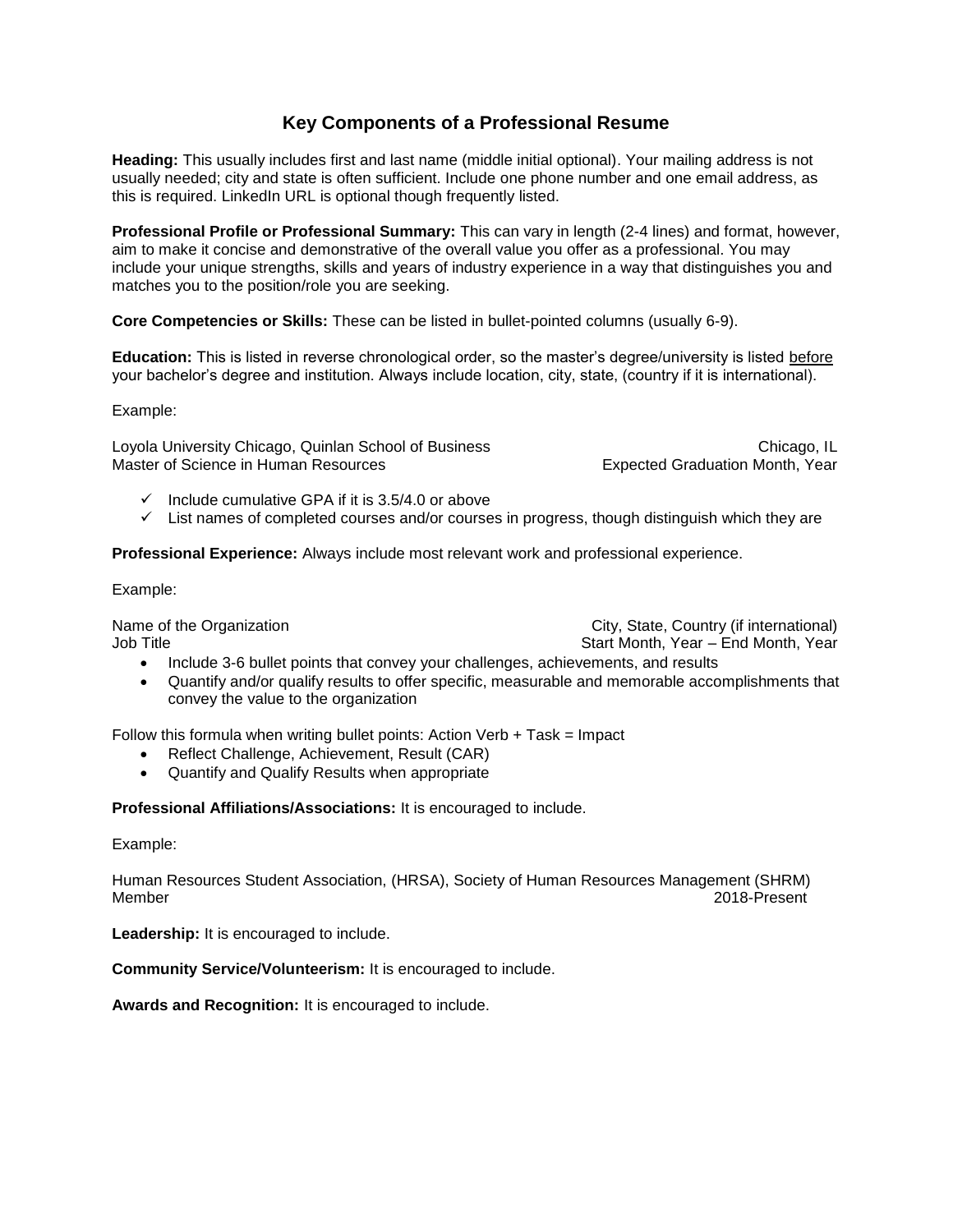### **Resume Design**

There is quite a bit of variability in resume design and format today, however, there are some basic guidelines shared by many recruiting and career professionals.

**Recommended fonts:** Arial, Georgia, Garamond, Helvetica, Calibri (10-12-point font size. Your name may be slightly larger than the rest of the content on the resume).

**Formatting and Readability:** Send as a PDF unless requested in another format. Name the document "Your Full Name\_Resume" or something similar.

One page is frequently considered appropriate for graduate students with 1-5 years of experience depending on your scope of experience and accomplishments. If the resume is more than 1 ½ pages, it may be better to condense it to one page or assure that it is a compelling, full two pages of content.

Ensure all spacing is correct and leverage white space. Use only text as opposed to symbols or text boxes. Avoid using first person pronouns like "I", and "we".

**Customization:** Create a basic resume which reflects all your experience and then customize it each time you apply to a new role, by being responsive to the job description and requirements. Be sure to match key competencies, qualification, skills, or company values listed in the job description to which you are applying.

**After you create an updated draft of your resume, login to [Handshake](https://luc.joinhandshake.com/) to schedule a personalized resume review appointment. During your appointment you will receive strategic resume customization recommendations that will be based on your unique career goals from your Graduate Career Coach.**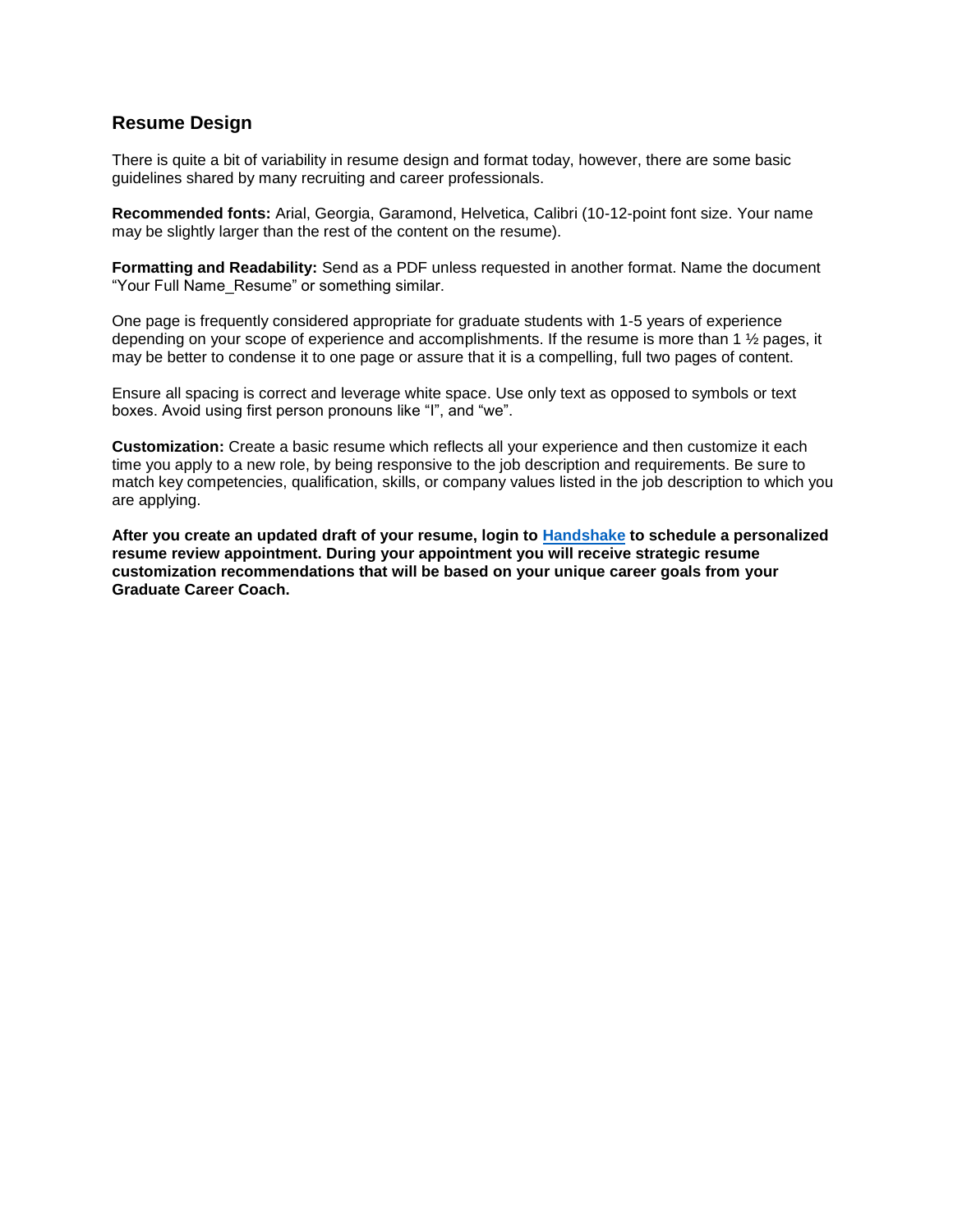### **Sample Resume**

### **KELLY H. BUSINESS**

Chicago, IL | [kbusiness@luc.edu](mailto:kbusiness@luc.edu) | 312-888-2322 | LinkedIn URL

**PROFESSIONAL PROFILE:** Highly-motivated, bilingual professional, pursuing M.S. Human Resources with 3+ years of proven success in talent development within non-profit and educational organizations. Strong leadership, training and employee development skills and accomplishments coupled with demonstrated strengths in building multicultural and diverse workforces.

#### **CORE COMPETENCIES:**

Strategic Human Resource Management • Employment Relations • Database Analytical Skills Diversity and Inclusion • Business Ethics • Compliance • Kronos • ERP • Oracle • PeopleSoft • Taleo

#### **EDUCATION:**

**Loyola University Chicago, Quinlan Graduate School of Business Chicago, IL Chicago, IL Master of Science in Human Resources Expected May 2020** Cumulative GPA: 3.8/4.0 Completed courses include:

**DePaul University Chicago, IL Chicago, IL Chicago, IL Chicago, IL Chicago, IL Bachelor of Science in Psychology, Minor in Spanish**  May 2017

#### **PROFESSIONAL EXPERIENCE:**

**American Talent Development Association** *Chicago, IL* **<b>Chicago, IL Chicago, IL** 

Human Resources Senior Associate Start Start Month, Year-End Month, Year-End Month, Year

- Effectively managed timely talent acquisition, onboarding and performance reviews, training and development in a fast-paced, environment serving over 1,000 employees and 10+ business units
- Researched, communicated, negotiated and coordinated with business units, vendors, and managing directors to introduce new HR operational products that enhanced the performance review process and saved 50% of time
- Provided training and clear directions to 50 managers on a multitude of strategic human capital projects
- Conducted and reported on employee conflict investigations to senior leaders
- Tactfully and objectively ascertained factual details and resolved escalated issues efficiently

### **ABO International Corporation** Chicago, IL

#### **Human Resources Associate Start Month, Year-End Month, Year-End Month, Year**

- Maintained strict compliance with regulations, incorporating new laws and regulations into daily work, and communicated important changes to clients
- Created new project management system to measure the performance review and management cycle form planning through execution and recorded 10% increase in completion rates within the first six months
- Coordinated logistics for forty candidate interviews and effectively reduced cancellations of interviews due to scheduling conflicts by 25% in 3 months by implementing project software

#### **PROFESSIONAL AFFILIATIONS:**

Society of Human Resources Management Association (SHRM), Member 2016-Present

#### **LEADERSHIP:**

Human Resource Student Association, Vice President 2019-Present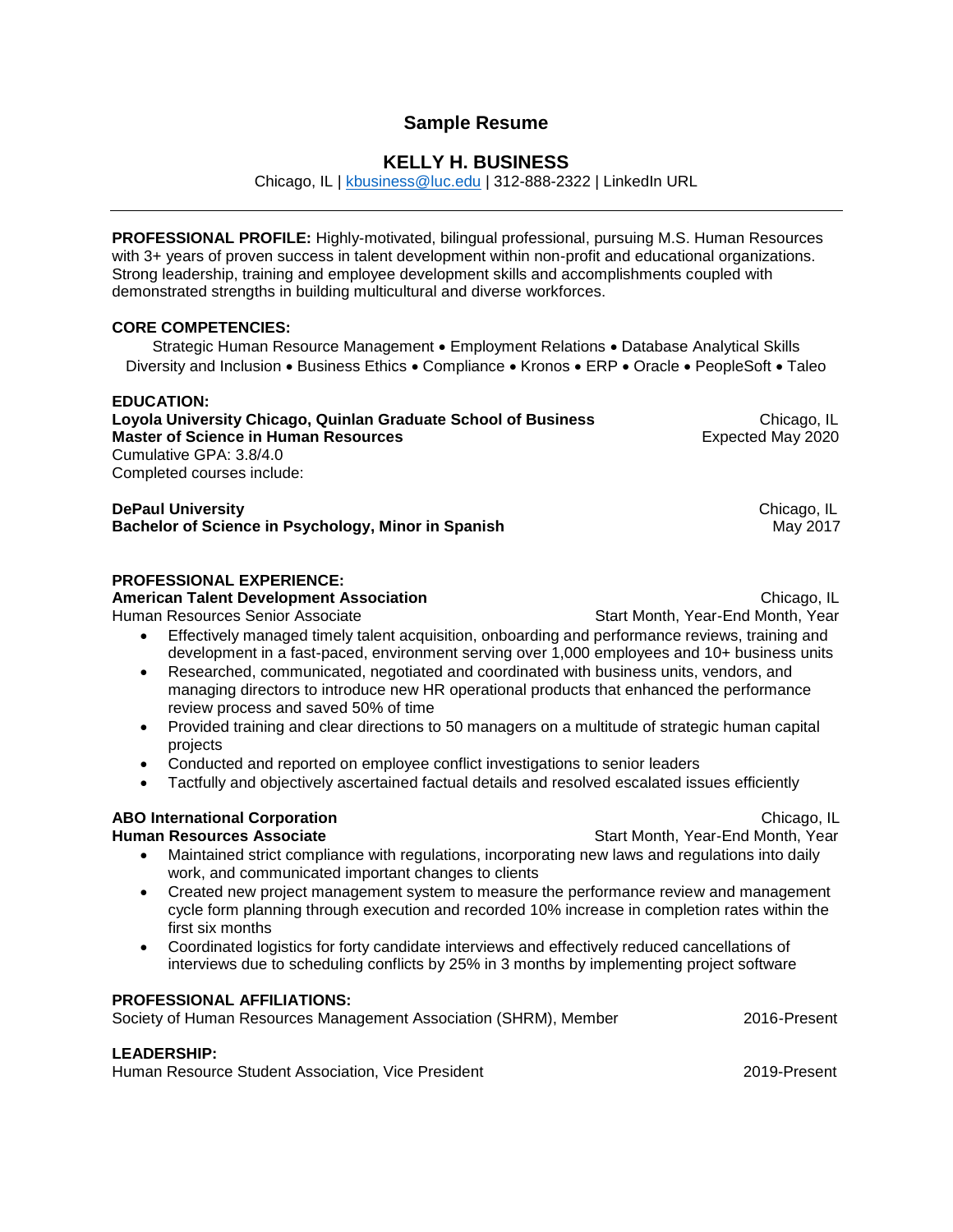### **Professional Organizations**

**Connect with Loyola and Quinlan Business Leadership HUB resources, programs, events, and networks for continuous learning and professional development** 

**Human Resources Student Association:** <http://luc.orgsync.com/org/loyolahrsa/home>

[Loyola Business Leadership Hub](https://www.luc.edu/leadershiphub/) – The Loyola Business Leadership Hub draws on expertise of Loyola students, faculty, staff, and global connections to help organizations succeed. The Loyola Business Leadership Hub has broad business knowledge and insights with centers specializing in social enterprise [and responsibility,](https://www.luc.edu/baumhartcenter/) [family business,](https://www.luc.edu/leadershiphub/centers/familybusiness/) [supply chain,](https://www.luc.edu/leadershiphub/centers/supplyandvaluechain/) [risk management,](https://www.luc.edu/leadershiphub/centers/riskmanagement/) [professional development,](https://www.luc.edu/executiveeducation/) [student](https://www.luc.edu/leadershiphub/centers/loyolalimited/)[run business](https://www.luc.edu/leadershiphub/centers/loyolalimited/) and [innovation.](https://www.luc.edu/leadershiphub/centers/innovation/)

[Ignite Lab](https://www.ignitelab.org/) – The Ignite Lab enables students, staff, and faculty at Loyola University Chicago to turn their entrepreneurial ideas into reality.

[Loyola's 1871 membership](http://stignitelab.org/access-to-1871-1) – 1871 connects early-stage startups with educational resources, potential investors, and a community of like-minded individuals and companies. Loyola's 1871 membership is available to current students, faculty, and staff from any area of the university, who can demonstrate that they are engaged in entrepreneurial pursuits that would be advanced by accessing 1871.

**Connect with national associations and resources; conferences, programs, events, networks, and webinars for continuous learning and professional development**

[Society of Human Resources](http://www.shrm.org/)  [Association](http://www.shrm.org/)

[Chicago Compensation](https://www.chicagocompensation.org/)  **[Association](https://www.chicagocompensation.org/)** 

[Chicago SHRM](https://www.chicagoshrm.org/default.aspx)

[International Foundation of](https://www.ifebp.org/)  [Employee Benefit Plans](https://www.ifebp.org/)

[International Society of Certified](https://www.iscebs.org/)  [Employee Benefit Specialists](https://www.iscebs.org/)

[Talent Management Alliance](http://the-tma.org/)

[Associate for Talent](https://www.td.org/)  **[Development](https://www.td.org/)** 

[Chicagoland Chapter of the](http://www.atdchi.org/)  [Association for Talent](http://www.atdchi.org/)  **[Development](http://www.atdchi.org/)** 

[Human Capital Institute](http://www.hci.org/)

[International Public](http://www.ipma-hr.org/)  [Management Association for](http://www.ipma-hr.org/)  [Human Resources](http://www.ipma-hr.org/)

[Occupational Outlook Handbook](https://www.bls.gov/OOH/business-and-financial/compensation-benefits-and-job-analysis-specialists.htm)

[American Management](http://www.amanet.org/)  **[Association](http://www.amanet.org/)** 

[College and University](https://www.cupahr.org/)  [Professional Association for](https://www.cupahr.org/)  [Human Resources](https://www.cupahr.org/)

[Employee Benefit Research](https://www.ebri.org/)  **[Institute](https://www.ebri.org/)** 

**[WorldatWork](https://www.worldatwork.org/)** 

[Society for Human Resources](https://www.shrm.org/)

#### **Connect with Professional Multicultural National Associations and Resources that support Diversity, Equity and Inclusion;**

[Careers and Identities Resources](https://www.luc.edu/career/resources-diversity.shtml) [Ascend Pan-Asian Leaders](https://www.ascendleadership.org/) [National Black MBA Association](https://nbmbaa.org/) **[Prospanica](https://www.prospanica.org/)** [MBA Veterans](https://mbaveterans.com/students/) [Jesuit MBA Network](http://jesuitmba.org/) [Jesuit Career Consortium for Students](http://www.ajcunet.edu/career-service-leaders)